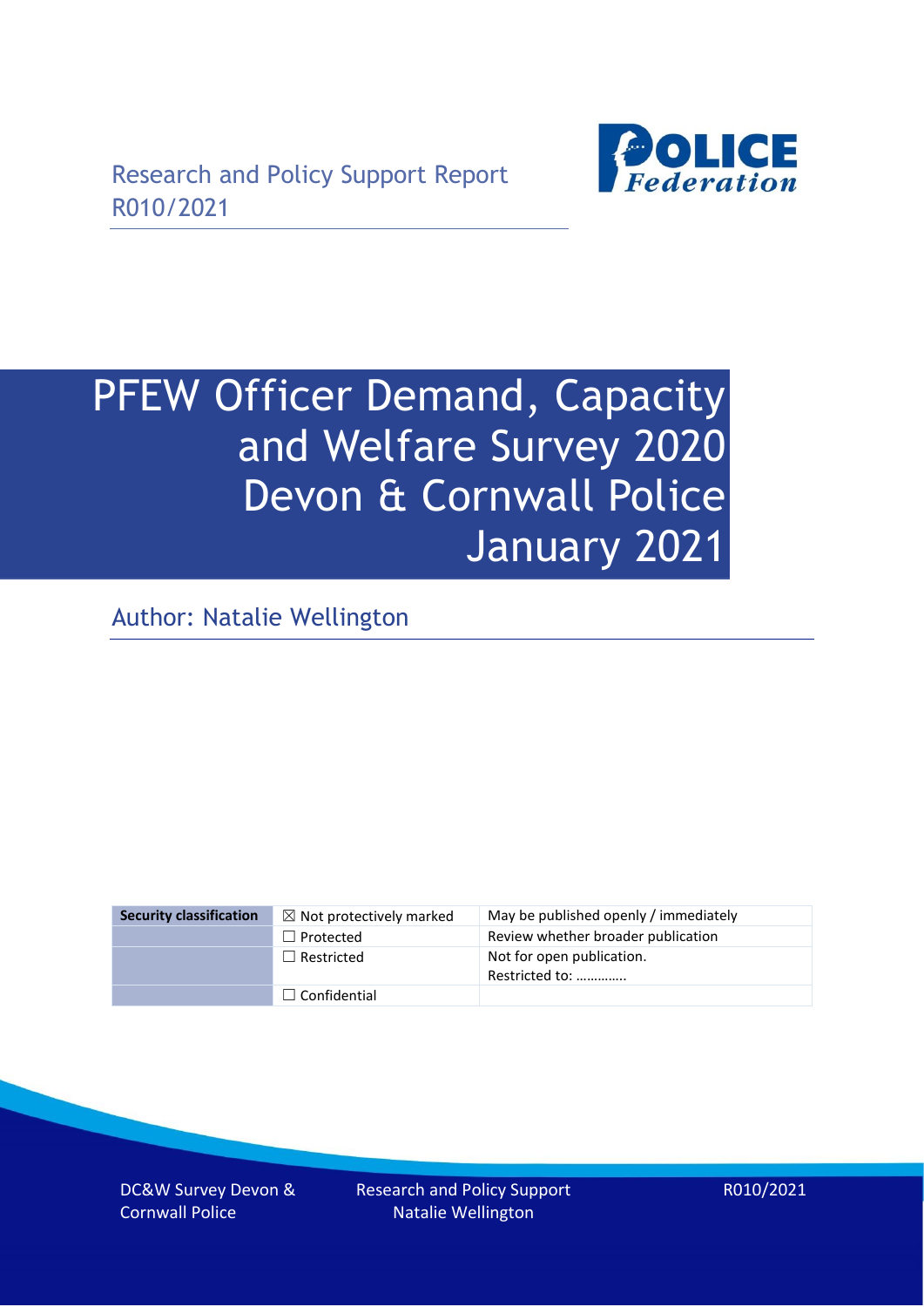# **CONTENTS**

| 2.          |                                                            |  |
|-------------|------------------------------------------------------------|--|
| 3.          |                                                            |  |
| 4.          |                                                            |  |
| 5.          |                                                            |  |
| 6.          |                                                            |  |
| $7_{\cdot}$ | ORGANISATIONAL SUPPORT FOR MENTAL HEALTH AND WELLBEING  17 |  |
| 8.          |                                                            |  |
|             |                                                            |  |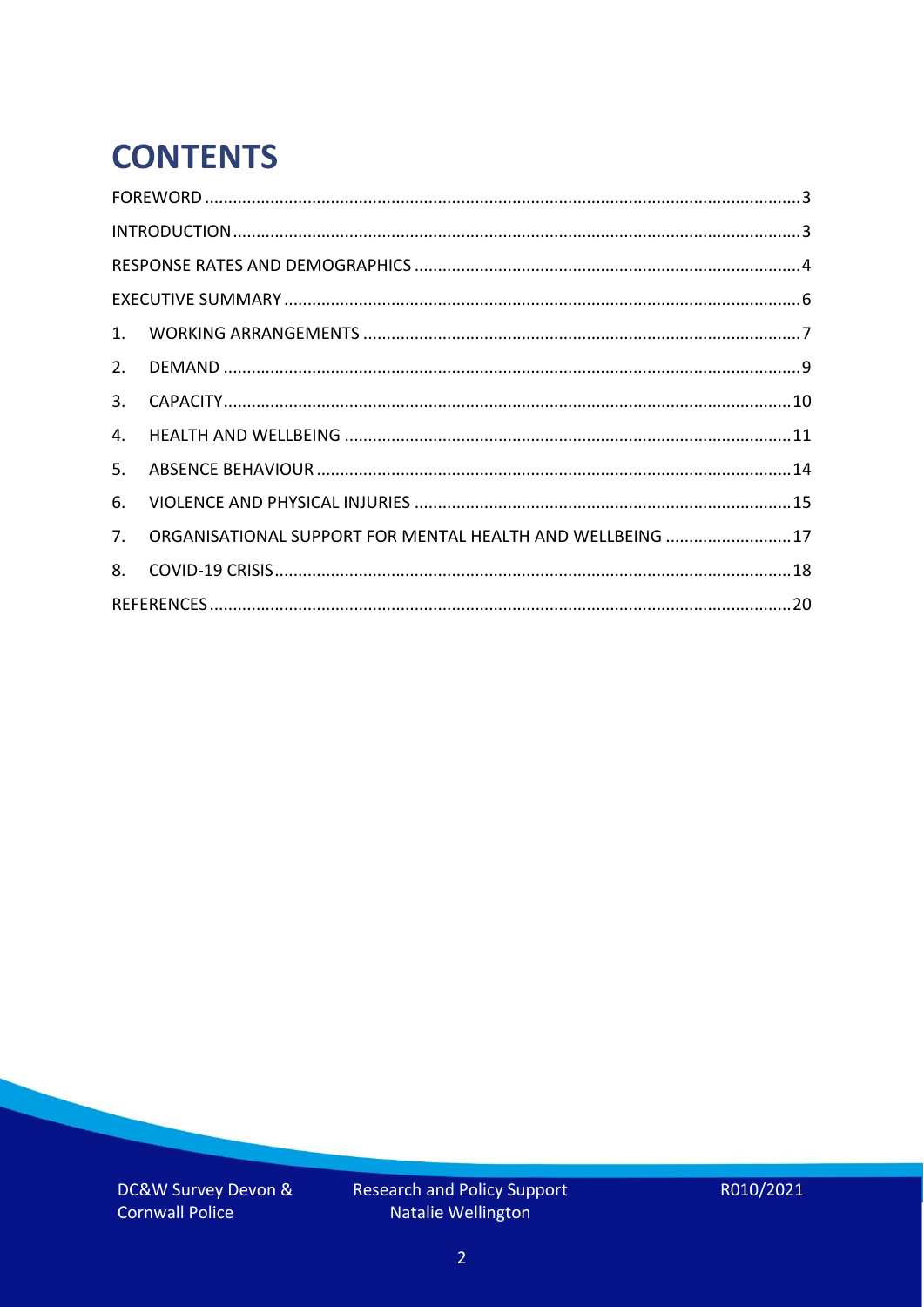### <span id="page-2-0"></span>**FOREWORD**

#### <span id="page-2-1"></span>**INTRODUCTION**

The Demand, Capacity and Welfare Survey is a biennial survey that started in 2016. This was in response to unprecedented budgetary cuts and a 14% fall in officer numbers over a seven year period from a high of 142,056 in 2009 to 122,748 in March 2016. <sup>i</sup> Evidence from a focus group study conducted by the PFEW<sup>ii</sup> also highlighted that these reductions may have been having a negative effect on officers' individual wellbeing. It was within this context that the Police Federation of England and Wales (PFEW) began a biennial Demand, Capacity and Welfare Survey. The 2020 PFEW Demand, Capacity and Welfare Survey is the third iteration of the survey. Due to the current global health crisis we have included questions specific to COVID-19, in order to help us to better understand the impacts of working within the police service during this crisis and officers' experiences on the ground. We have reported personal impacts in a specific section and organisational impacts are reported at contextually appropriate points throughout the report, to enable comparisons with other relevant items (for example we have included the results for the question asking whether COVID-19 has had an impact on single-crewing within the same section as the results for the question regarding frequency of single-crewing).

This report provides a summary of responses to key questions from the 2020 PFEW Officer Demand, Capacity and Welfare Survey from respondents in Devon & Cornwall Police.

Where appropriate, details of average responses from previous years, or the police service as a whole, are also presented.<sup>1</sup> However, differences across these figures have not been tested to assess whether they are statistically significant;<sup>2</sup> therefore, any and all differences reported are for guidance only and must be treated with caution. When comparing forcelevel data across years, a dash (–) is used, when applicable, to indicate where a force report was not provided due to small sample sizes.

Please be aware that the total number of responses for each item may vary slightly as not all items were answered by all respondents, and all percentages are rounded to the nearest

DC&W Survey Devon & Cornwall Police

 $1$  Data were weighted at a national level on the basis of respondents' force to ensure that each force were proportionally represented within the national sample; no weightings were applied at a force level. More information about weightings can be found in the 2020 Technical Annex R098/2020.

 $2$  As all the data are derived from samples of the population, rather than the whole population, percentage figures calculated are strictly speaking estimates, rather than exact measures. This means that every figure has a margin of error associated with it. Hence a very small percentage difference year on year may be due to sampling, rather than to actual changes.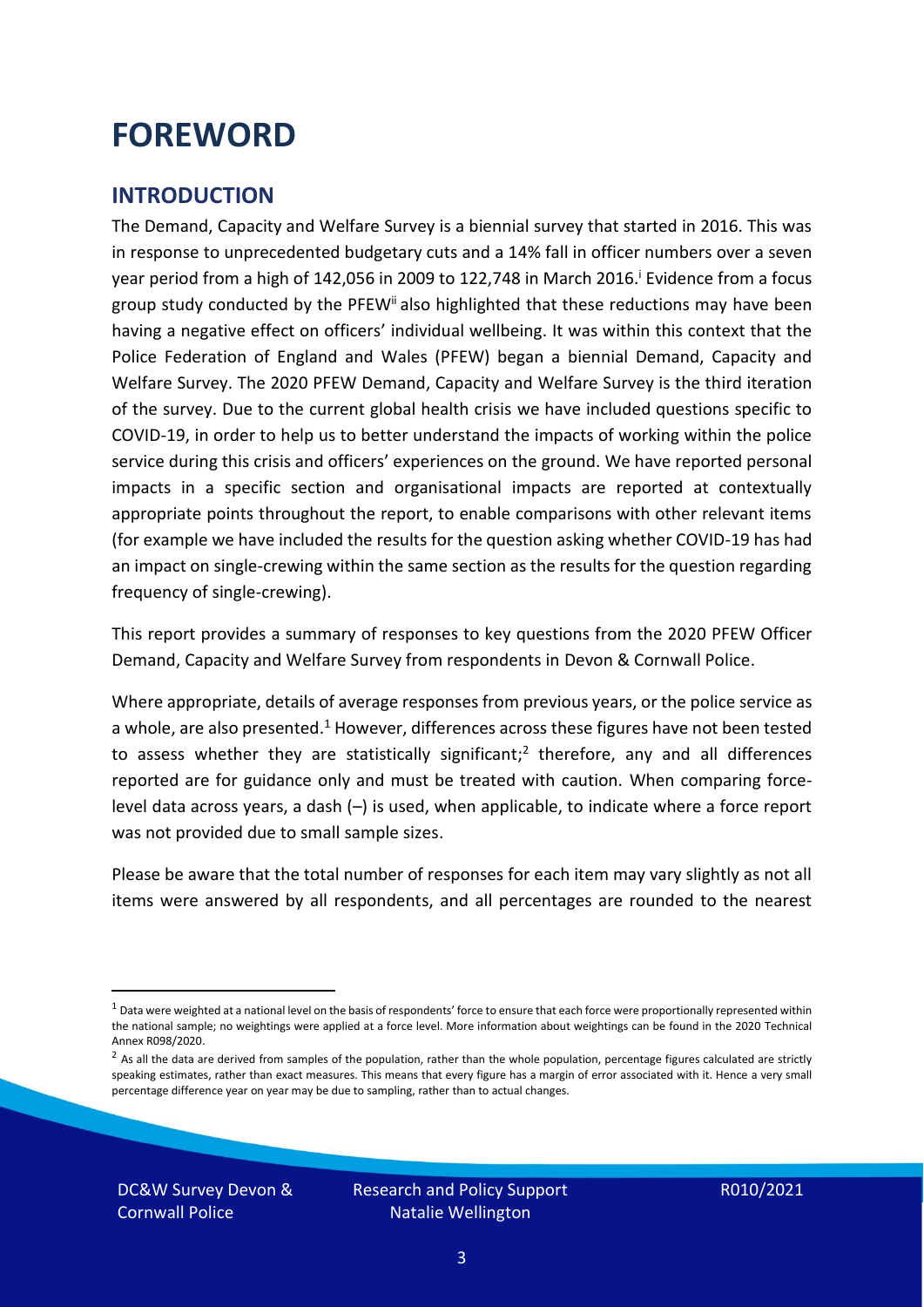whole number. In addition, the actual differences between any and all groups may be quite small, and these details should be considered when interpreting the data.

#### <span id="page-3-0"></span>**RESPONSE RATES AND DEMOGRAPHICS**

Survey responses were gathered over a seven-week period between October and November 2020. All officers of the federated ranks in England and Wales were eligible to participate. Analyses were conducted on a sample of 12,471 responses drawn from all 43 forces across England and Wales. The national response rate for the 2020 survey was 10%.

Overall, 3% of respondents (n=423) to the survey declined to state which force they belonged to. These responses have been included within the national data but are excluded from force-level analyses.<sup>3</sup>

588 responses were received from Devon & Cornwall Police, representing a response rate of around 19% (based on March 2020 Home Office figures of officer headcount).<sup>iii</sup> The margin of error for this report has been calculated using the size of the sample and population. At a 95% confidence level, this force report has a 4% margin of error. If the margin of error is less than 5%, it can be considered to be within the normal bounds of academic rigour.<sup>4</sup> If this threshold has not been met, the results from this report must be interpreted with caution.

66% of responses from Devon & Cornwall Police were received from male officers and 32% of responses were from female officers. The other 2% preferred not to say or identified in another way. In regards to rank, 67% of respondents from Devon & Cornwall Police were Constables, 25% were Sergeants, 7% were Inspectors, and 1% were Chief Inspectors. 2% of responses from Devon & Cornwall Police were received from Black and Minority Ethnic (BME) officers.

DC&W Survey Devon & Cornwall Police

<sup>&</sup>lt;sup>3</sup> Please see the 2020 Technical Annex R098/2020 for excluded cases.

<sup>&</sup>lt;sup>4</sup> The generally accepted academic standards is a 95% confidence level with a 5% (or less) margin of error.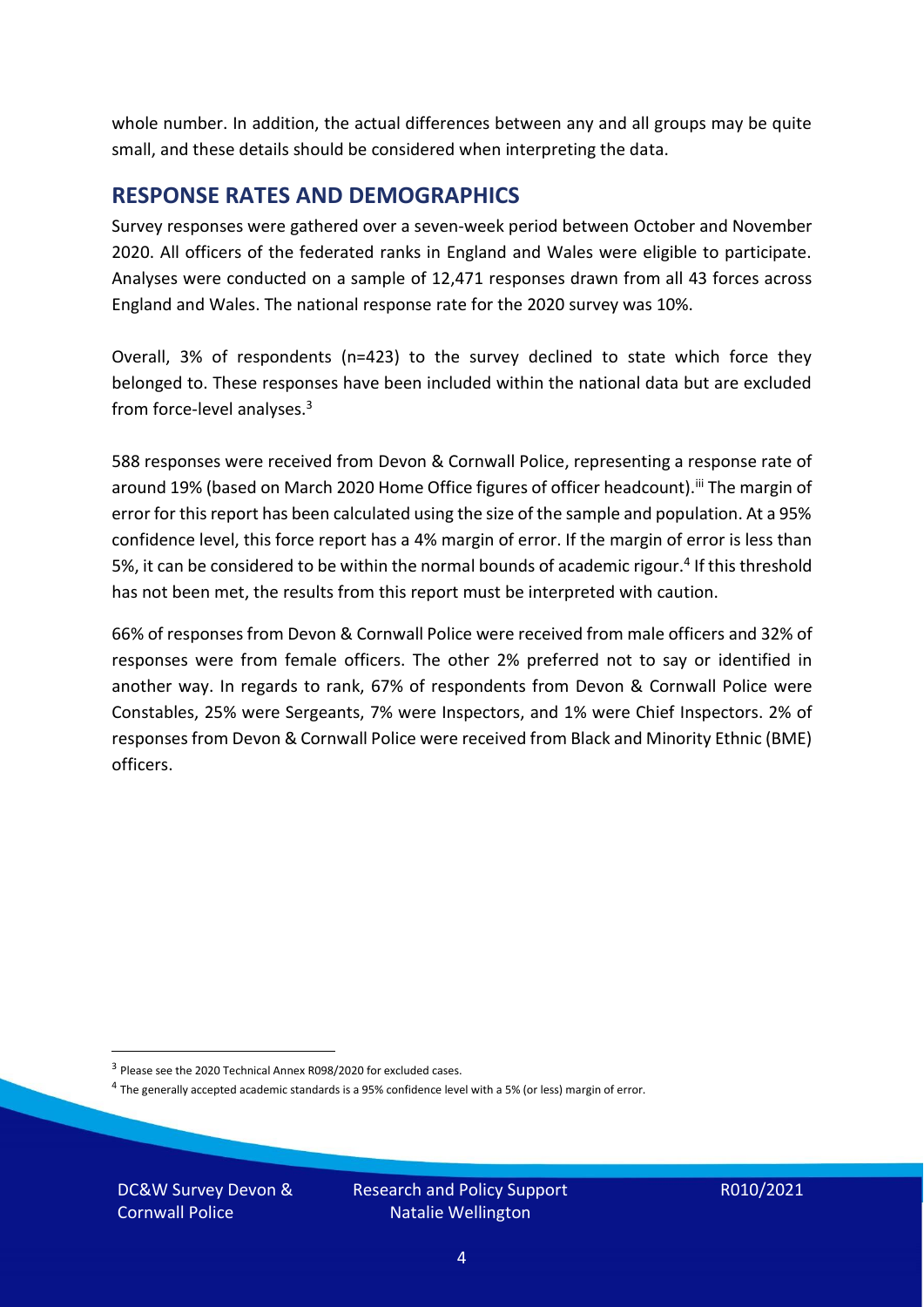### **INFOGRAPHIC**

### **Who responded?**

**588** responses were received from Devon & Cornwall Police, representing a **19%** response rate.



DC&W Survey Devon & Cornwall Police

Research and Policy Support Natalie Wellington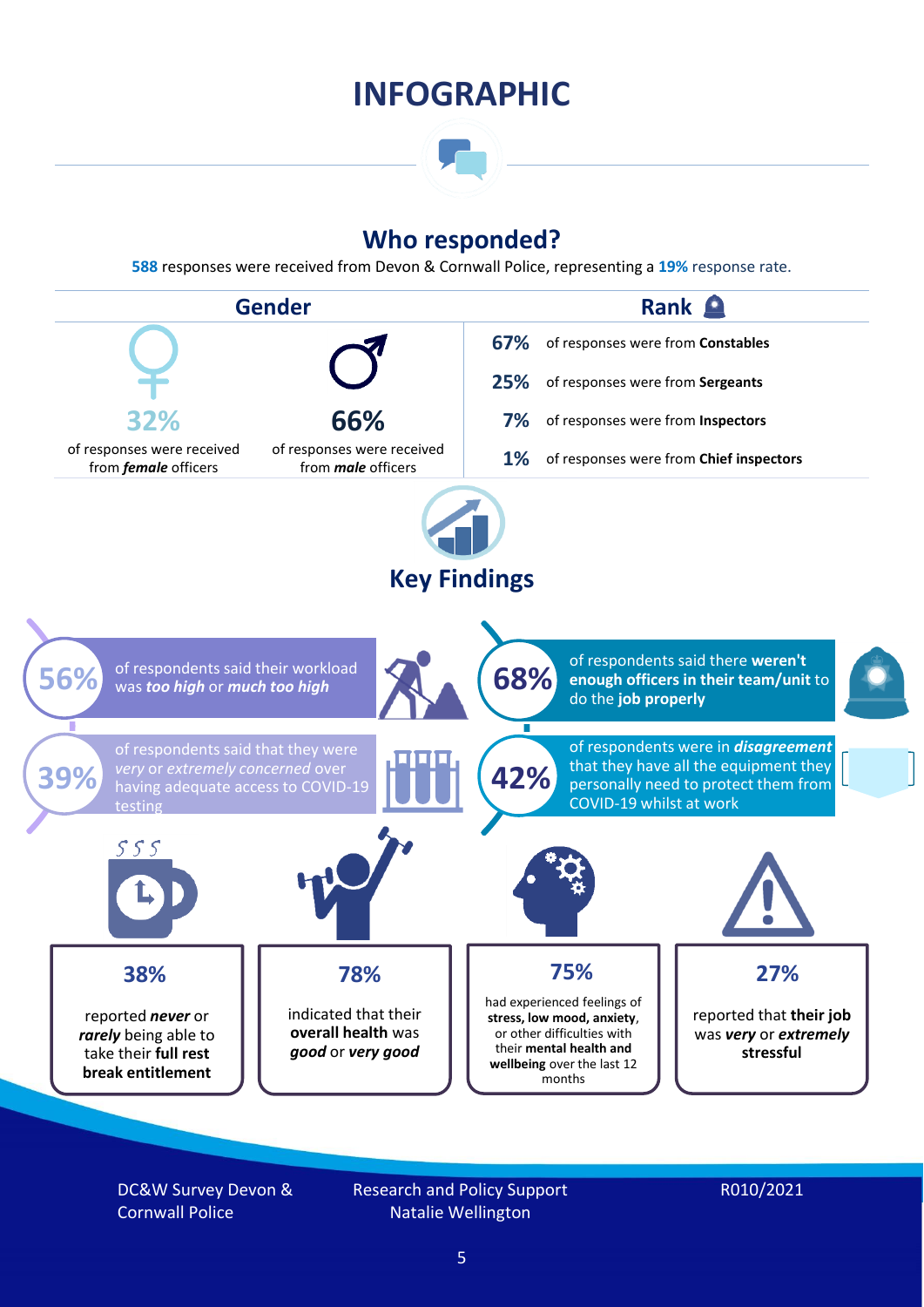### <span id="page-5-0"></span>**EXECUTIVE SUMMARY**

- **588** responses were received from Devon & Cornwall Police, representing a response rate of around **19%**.
- The average (mean) rating for **overall job satisfaction** for respondents was **6/10**.
- **73%** reported being **single-crewed** *often* or *always* and **15%** reported being **singlecrewed** *more often* due to **COVID-19**.
- **38%** of respondents reported *never* or *rarely* being able to take their **full rest break entitlement**; *lower than* the proportion in 2018 (50%).
- **56%** of respondents reported that their **workload** is currently *too high*, or *much too high*; *lower than* the proportion in 2018 (72%).
- **68%** of respondents said there **weren't enough officers in their team/unit** to do the **job properly**.
- The average (mean) **overall life satisfaction** rating was **7/10**. This can be compared to the national average of 6/10.
- **78%** of respondents indicated that their **overall health** was *good* or *very good.*
- **27%** of respondents said that they viewed their job as *very* or *extremely* **stressful**. This was *lower than* the proportion in 2018 (44%).
- **75%** of respondents indicated that they had **experienced feelings of stress, low mood, anxiety, or other difficulties with their health and wellbeing** over the last 12 months.
- **15%** of respondents reported that they had suffered **one or more injuries** that required medical attention as a result of **work-related violence** in the last year.
- **9%** of respondents reported that they had suffered **one or more injuries**that required medical attention as a result of **work-related accidents** in the last year.
- **20%** of respondents reported that they were *very* or *extremely worried* about the **impact that the COVID-19 crisis will have on them personally**.
- **0%** of respondents reported that they *have* or *have had* **COVID-19** confirmed by a positive antigen or antibody test.
- **42%** of respondents reported that they *disagreed* or *strongly disagreed* that they **have all the equipment they personally need to protect them from COVID-19 whilst at work**.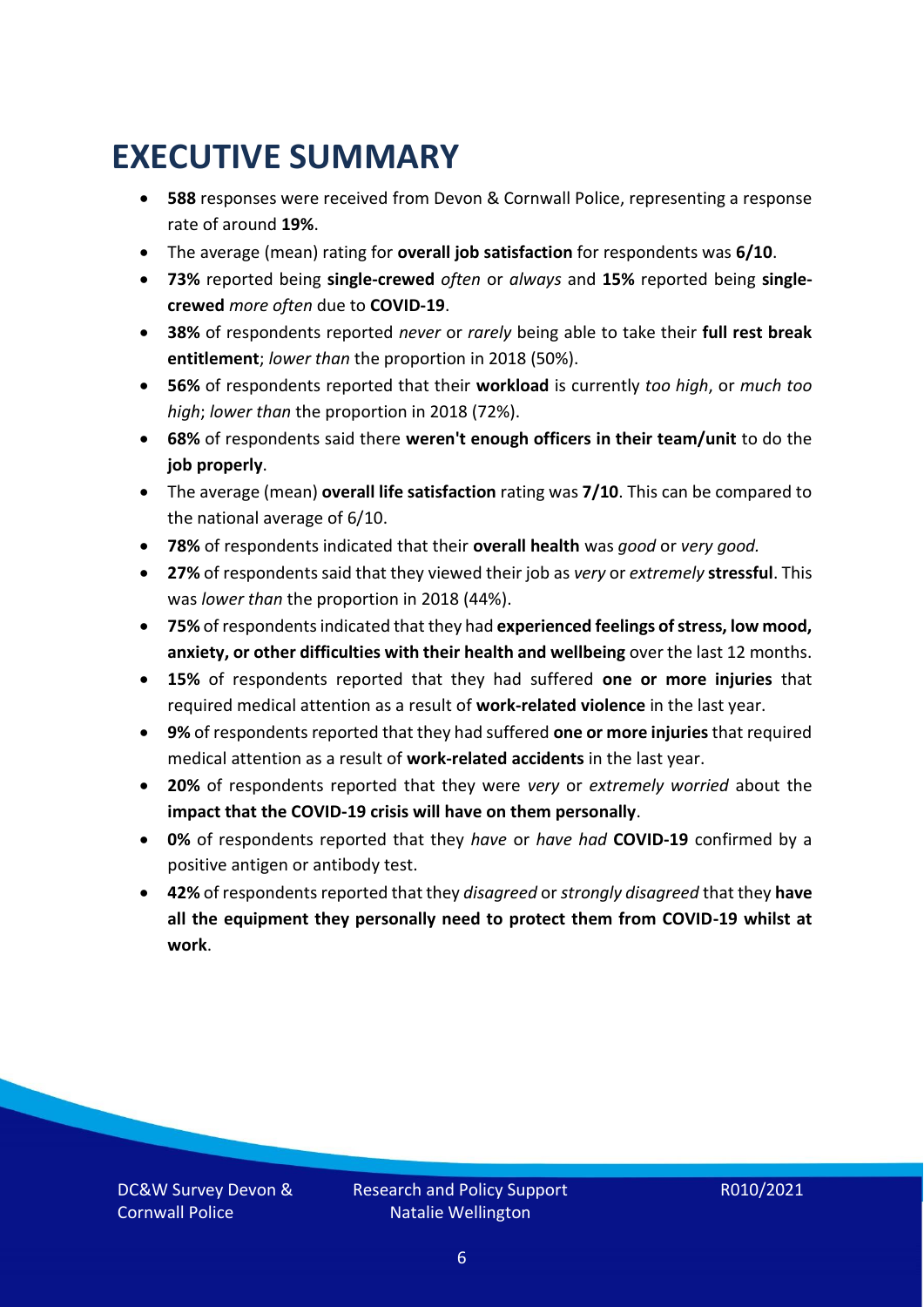### <span id="page-6-0"></span>**1. WORKING ARRANGEMENTS**

### **1.1. OVERALL JOB SATISFACTION**

Respondents were asked to rate their overall job satisfaction between 0 and 10, where 0 was 'not at all satisfied' and 10 was 'completely satisfied.' The average (mean) rating for overall job satisfaction for respondents from Devon & Cornwall Police was 6/10 (range 0-10), with 30% of respondents reporting an overall job satisfaction rating of *4* or *less*. This can be compared to the national average of 5/10 (range 0-10), and 37% of respondents reporting an overall job satisfaction rating of *4* or *less*.

### **1.2. SHIFT LENGTH**

0% of respondents from Devon & Cornwall Police reported that their formal shift duration was more than the 8-10 hours advised by the Health and Safety Executive<sup>iv</sup> and the Police Negotiating Board,<sup>v</sup> and 0% of respondents indicated a shift length of 12 hours or more. 9% of the national sample indicated that their formal shift duration was more than 8-10 hours, and 7% indicated a shift length of *12 hours* or *more*. 5

#### **1.3. SINGLE-CREWING**

Among respondents from Devon & Cornwall Police, for whom this item was applicable, 73% reported being single-crewed either *often* or *always* over the previous 12-month period. This can be compared with 58% of respondents from the national sample.<sup>6</sup>

Due to COVID and the social distancing regulations implemented by the UK government, forces may have changed their normal operational procedures around crewing in order to reduce opportunities for infection between colleagues. The NPCC released guidance stating that when officers are double crewed a surgical Type IIR face mask should be worn in an enclosed space, such as a vehicle or personnel carrier, when social distancing cannot be achieved.<sup>vi</sup> However, some of the units may have decided to reduce the risk further by limiting double crewing or placing officers in bubbles. As such, in this year's iteration of the survey we wanted to ask an additional query about COVID-19 in relation to crewing levels, to see if crewing levels were affected by this. The findings were that 15% from Devon & Cornwall Police reported being single-crewed *more often* due to COVID-19.

 $<sup>6</sup>$  Respondents that reported not applicable were removed from force-level and national analysis.</sup>

DC&W Survey Devon & Cornwall Police

<sup>&</sup>lt;sup>5</sup> Respondents that reported not applicable were removed from force-level and national analysis.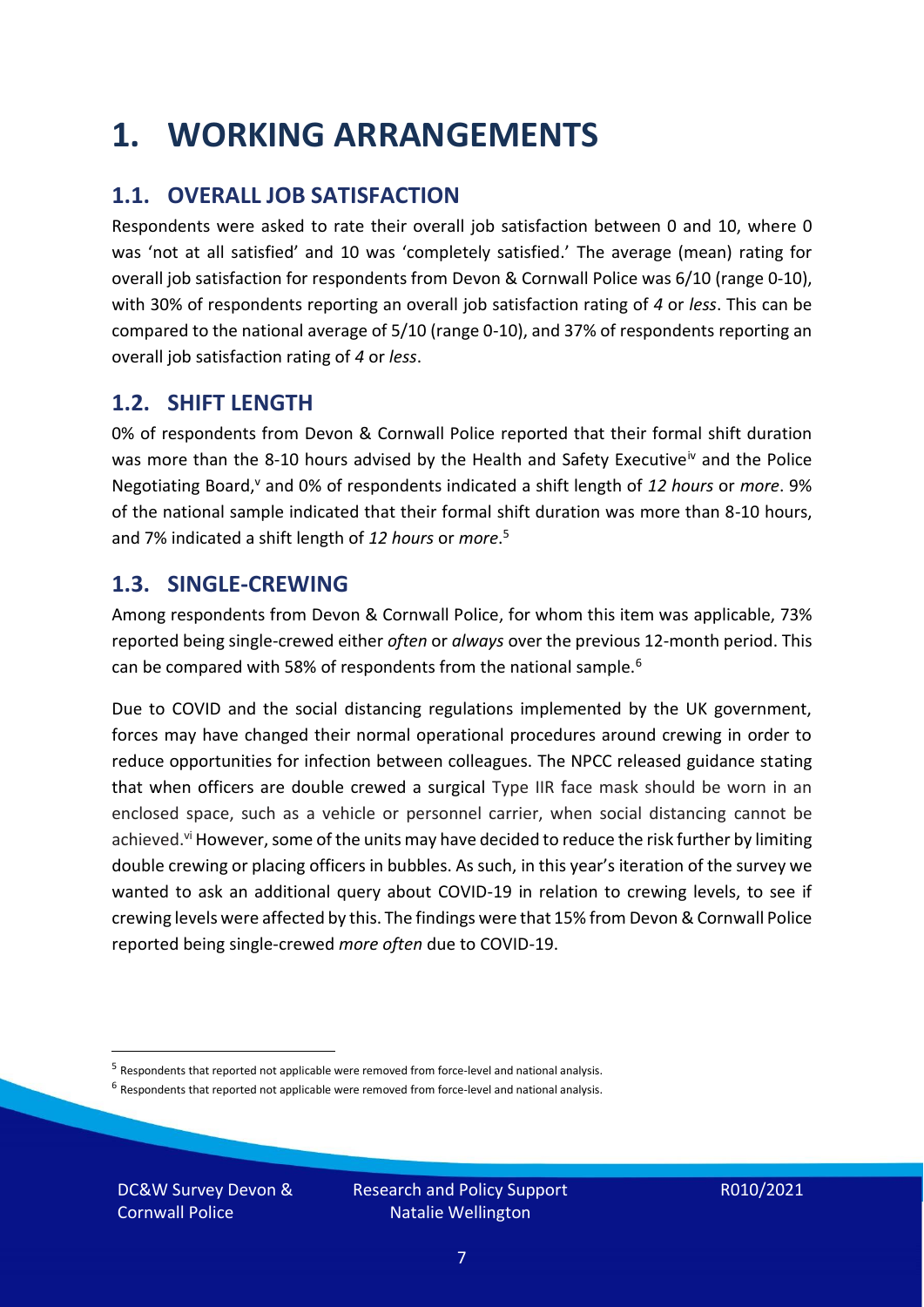### **1.4. BREAKS, REST DAYS AND ANNUAL LEAVE**

38% of respondents from Devon & Cornwall Police reported *never* or *rarely* being able to take their full rest break entitlement, and 23% reported having had *two* or *more* rest days cancelled in the previous 12-month period. Furthermore, 69% of respondents from Devon & Cornwall Police told us that they had a request for annual leave refused *once* or *more* in the previous 12-month period.

Historical comparisons for items relating to breaks, rest days and annual leave for Devon & Cornwall Police, are also provided in *Table 1* below.

| Table 1: Force level figures for breaks, rest days<br>and annual leave                                       | 2016 | 2018 | 2020 |
|--------------------------------------------------------------------------------------------------------------|------|------|------|
| Reported being never or rarely able to take full<br>rest break entitlement                                   | 48%  | 50%  | 38%  |
| Reported having two or more rest days<br>cancelled in the previous 12 months                                 | 50%  | 35%  | 23%  |
| Reported having a request for annual leave<br>refused once or more in the previous 12<br>months <sup>7</sup> | 87%  | 78%  | 69%  |

DC&W Survey Devon & Cornwall Police



<sup>&</sup>lt;sup>7</sup> Please note, there were moderate changes to the question wording and response scale for this item between the 2016 and 2018 iterations of this survey. Please take this into consideration when interpreting any and all differences in the findings between these years, as altering the way in which a question is framed may unintentionally affect the way in which an individual responds.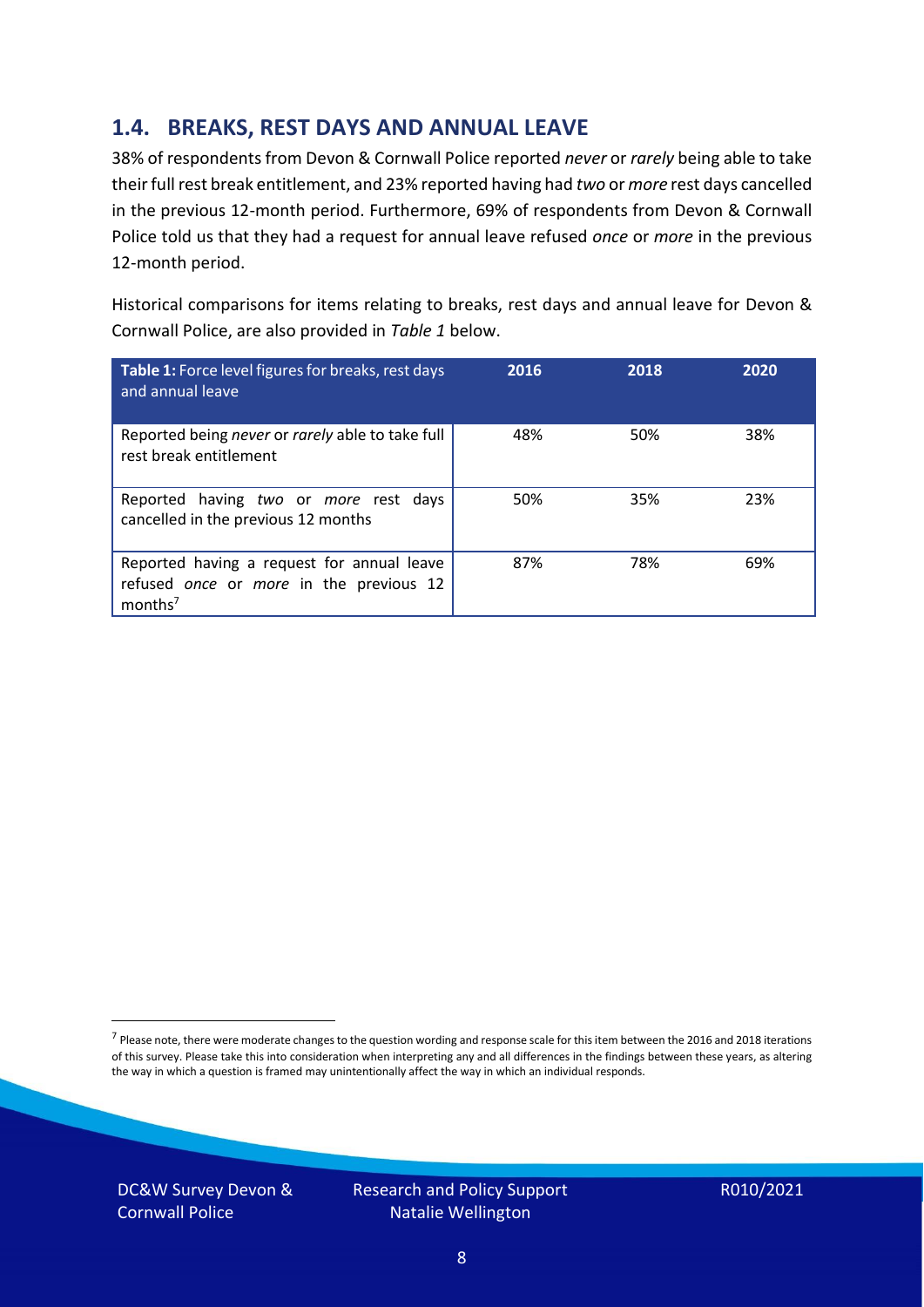### <span id="page-8-0"></span>**2. DEMAND**

### **2.1. WORKLOAD**

56% of respondents from Devon & Cornwall Police told us that their workload is currently *too high*, or *much too high*. An historical comparison for both national and local proportions for workload are displayed in *Table 2* below.

| Table 2: Proportion of respondents reporting<br>that their workload was too high or much too<br>high in the previous 12-month period | 2016 | 2018 | 2020 |
|--------------------------------------------------------------------------------------------------------------------------------------|------|------|------|
| Force-level figures                                                                                                                  | 54%  | 72%  | 56%  |
| National figures                                                                                                                     | 66%  | 72%  | 60%  |

### **2.2. AMOUNT AND PACE OF WORK**

80% of respondents from Devon & Cornwall Police *disagreed* or *strongly disagreed* that they generally have enough officers to manage all the demands being made on them as a team/unit.

Furthermore, 11% *agreed* or *strongly agreed* that they had enough time to engage in proactive policing in their team/unit. An historical comparison for both national and local proportions for this item are displayed in *Table 3* below.

| Table 3: Proportion of respondents reporting<br>that they agreed or strongly agreed that they<br>had enough time to engage in proactive<br>policing in their team/unit | 2016 | 2018 | 2020 |
|------------------------------------------------------------------------------------------------------------------------------------------------------------------------|------|------|------|
| Force-level figures                                                                                                                                                    | 13%  | 6%   | 11%  |
| National figures                                                                                                                                                       | 13%  | 9%   | 14%  |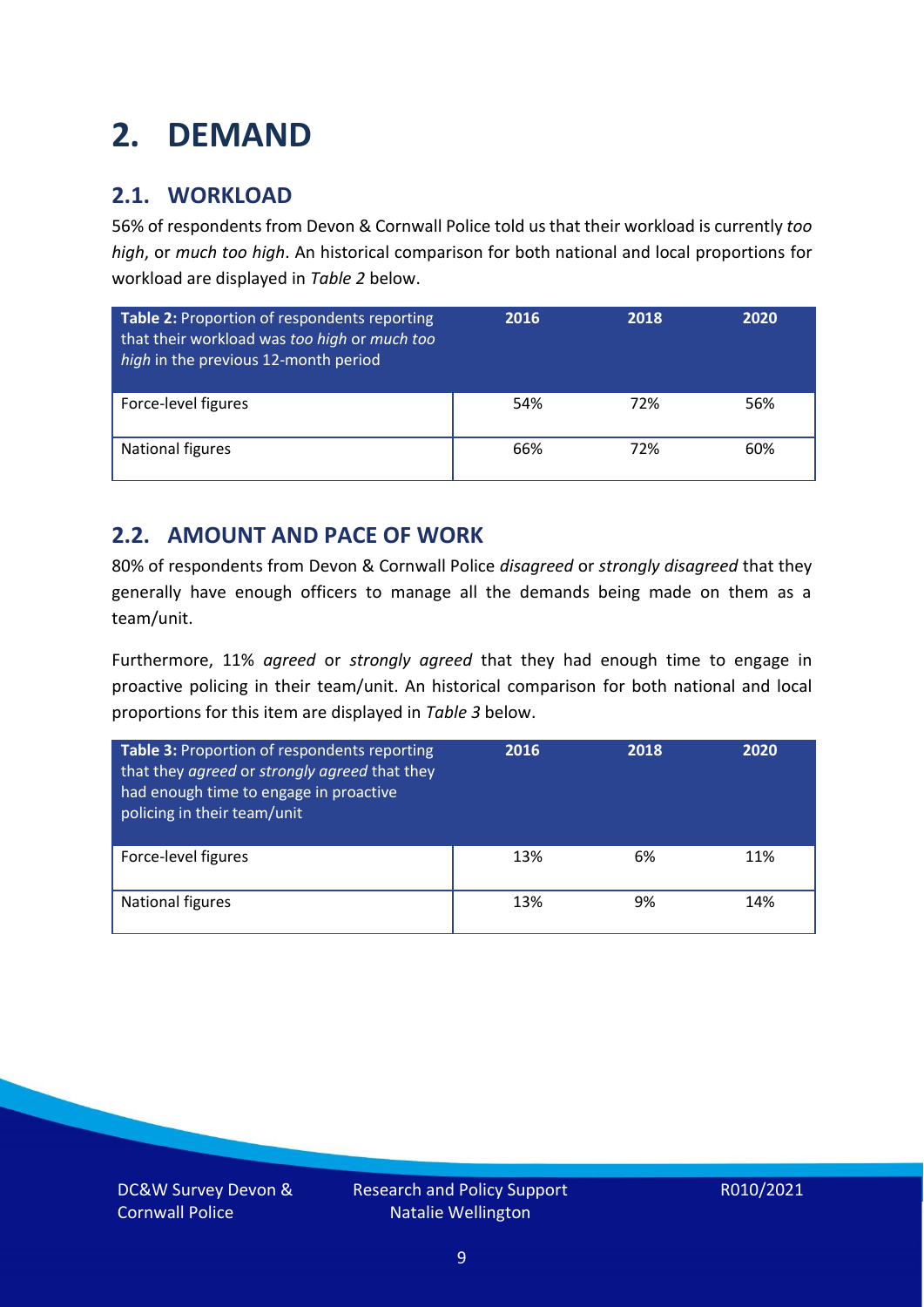### <span id="page-9-0"></span>**3. CAPACITY**

### **3.1. MINIMUM OFFICER STAFFING**

77% of respondents from Devon & Cornwall Police indicated that their team or unit had a minimum officer staffing level.

Among respondents whose team or unit had a minimum officer staffing level, 15% indicated that this level was *never* or *rarely* achieved.

Respondents were asked how often minimum staffing levels have been met compared to before the COVID-19 crisis. 26% reported minimum staffing levels being met *less frequently* compared to before the COVID-19 crisis.

### **3.2. OFFICER STAFFING ARRANGEMENTS**

62% of respondents *disagreed* or *strongly disagreed* that the way officer staffing levels are determined in their team/unit seems to be effective. Historical comparisons for this item and one other key item, relating to capacity to deal with demand for Devon & Cornwall Police, are provided in *Table 4* below.

| Table 4: Force level figures for key items relating to capacity                         |                                                               |      |      |
|-----------------------------------------------------------------------------------------|---------------------------------------------------------------|------|------|
| <b>Statements</b>                                                                       | Proportion of respondents who<br>disagreed with the statement |      |      |
|                                                                                         | 2016                                                          | 2018 | 2020 |
| The way officer staffing levels are determined in my<br>team/unit seems to be effective | 62%                                                           | 76%  | 62%  |
| There are enough officers in my team/unit for me to do<br>my job properly               | 70%                                                           | 83%  | 68%  |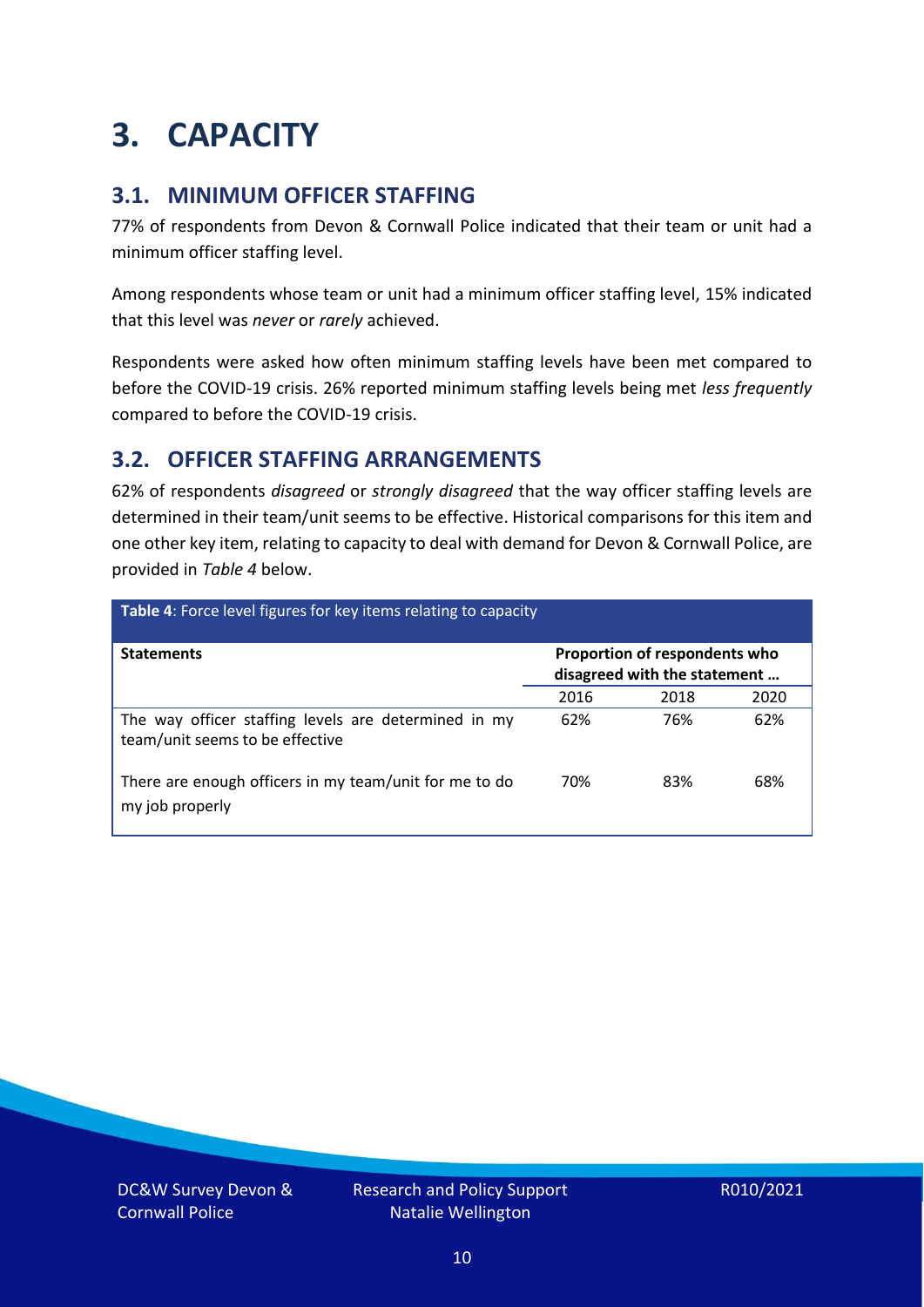### <span id="page-10-0"></span>**4. HEALTH AND WELLBEING**

### **4.1. OVERALL LIFE SATISFACTION AND WORTHWHILENESS**

Respondents were asked to rate their overall life satisfaction on a scale from 0 to 10, where 0 was *'Not at all satisfied'* and 10 was *'Completely satisfied'*. Furthermore, respondents were also asked to rate how worthwhile they feel the things they do in their life are on a scale from 0 to 10, where 0 was *'Not at all worthwhile'* and 10 was *'Completely worthwhile'.* These two items replicate the overall life satisfaction and overall worthwhileness questions posed within the Annual Population Survey by the Office for National Statistics (UK) and were included in the Demand, Capacity and Welfare Survey to enable benchmarking against the general population. vii

The average (mean) overall life satisfaction rating for the general population was 7 out of 10. The average (mean) rating for Devon & Cornwall Police was 7 out of 10, with 17% of respondents reporting a low overall life satisfaction rating of *4* or *less*. These results can be compared to the national average of 6/10, with 23% of respondents reporting a low overall life satisfaction rating of *4* or *less*.

The average (mean) overall worthwhileness rating for the general population was 7 out of 10. The average (mean) rating for Devon & Cornwall Police was 7 out of 10, with 12% of respondents reporting a low overall worthwhileness rating of *4* or *less*. These results can be compared to the national average of 7/10, with 18% of respondents reporting a low overall worthwhileness rating of *4* or *less*.

### **4.2. OVERALL PHYSICAL HEALTH**

Respondents were asked to rate their overall health on a scale from *very good* to *very poor*. An historical comparison for both national and local proportions for this item are in *Table 5* below.

| Table 5: Self-rated overall physical health |                       | 2016 | 2018 | 2020 |
|---------------------------------------------|-----------------------|------|------|------|
|                                             | Poor or very poor     | 7%   | 5%   | 5%   |
| Force-level figures                         | Neither good nor poor | 23%  | 17%  | 16%  |
|                                             | Good or very good     | 70%  | 79%  | 78%  |
|                                             | Poor or very poor     | 12%  | 7%   | 9%   |
| National figures                            | Neither good nor poor | 23%  | 17%  | 20%  |
|                                             | Good or very good     | 65%  | 77%  | 71%  |

DC&W Survey Devon & Cornwall Police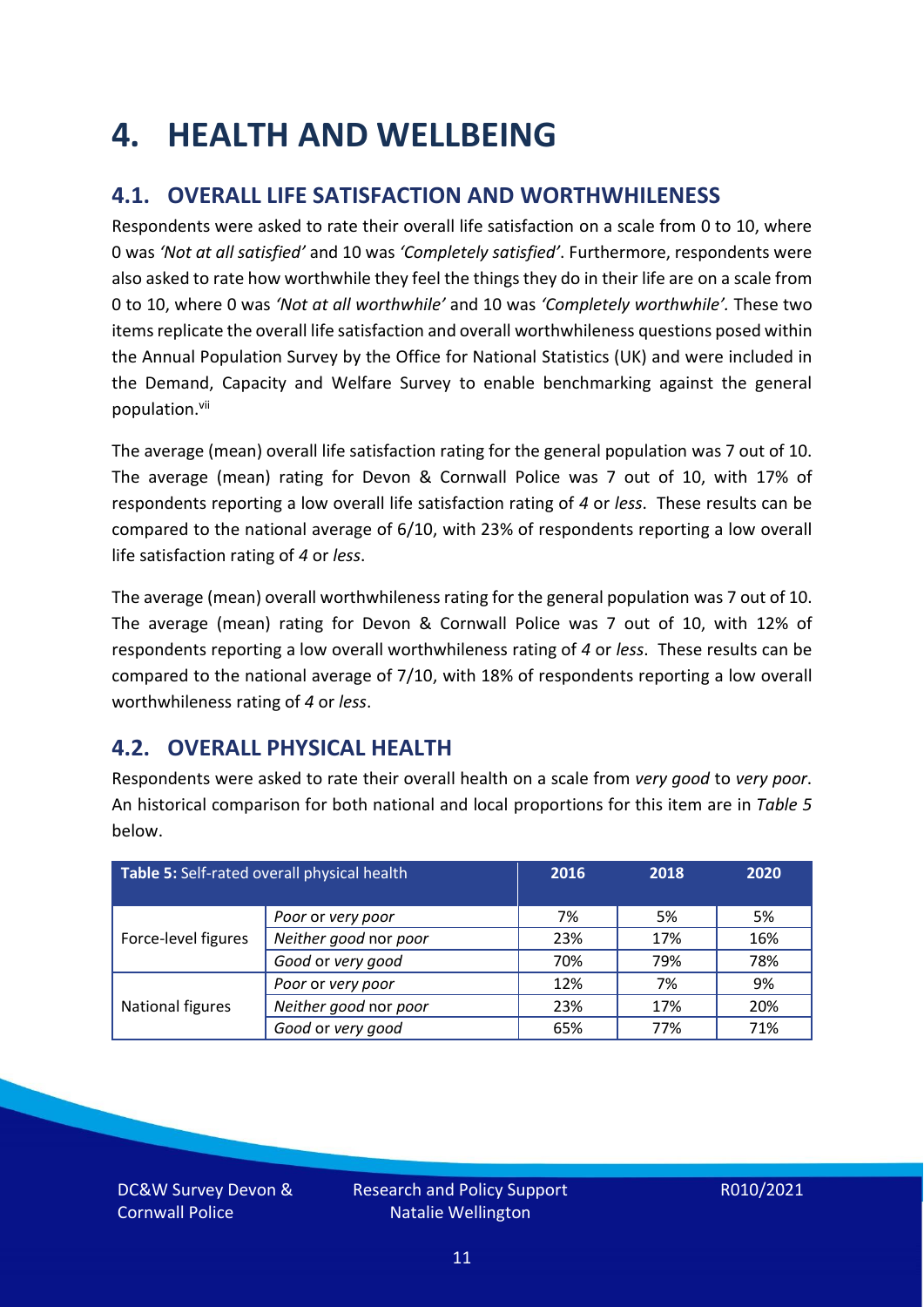### **4.3. SINGLE-ITEM INDICATORS FOR MENTAL HEALTH**

#### **4.3.1. ANXIETY AND HAPPINESS**

Overall anxiety was measured using a single-item measure. Respondents were asked to rate how anxious they had felt the day before on a scale from 0 to 10, where 0 was *'Not at all anxious'* and 10 was *'Completely anxious'*. Overall happiness was also measured using a single-item measure and respondents were asked to rate how happy they had been the day before on a scale from 0 to 10, where 0 was *'Not at all happy'* and 10 was *'Completely happy'*. These items replicate the overall anxiety and overall happiness questions posed within the Annual Population Survey by the Office for National Statistics (UK) and were chosen to enable benchmarking against the general population.<sup>viii</sup>

The average (mean) overall anxiety rating for the general population was 4 out of 10, with 36% of respondents reporting a high overall anxiety rating of *6* or *more*. <sup>8</sup> The average (mean) rating for Devon & Cornwall Police was 4 out of 10, with 31% of respondents reporting a high overall anxiety rating of *6* or *more*. These results can be compared to the national average of 4/10, with 35% of respondents reporting a high overall anxiety rating of *6* or *more*. 9

The average (mean) overall happiness rating for the general population was 7 out of 10. The average (mean) rating for Devon & Cornwall Police was 7 out of 10, with 17% of respondents reporting a low overall happiness rating of *4* or *less*. These results can be compared to the national average of 6/10, with 25% of respondents reporting a low overall happiness rating of *4* or *less*.

#### **4.3.2. STRESS**

Work related stress was measured using a single-item measure. 27% of respondents from Devon & Cornwall Police said that they viewed their job as *very* or *extremely stressful*.

This is *lower than* the proportion reported in the national sample (33%) and *lower than* the proportion reported by Devon & Cornwall Police in 2018 (44%).

Stress outside of work was assessed using an adaptation of the work-related stress measure. 8% of respondents from Devon & Cornwall Police said that they viewed their life outside of work as *very* or *extremely stressful*.

<sup>&</sup>lt;sup>8</sup> Please note that proportions for other wellbeing measures were not provided

 $9$  Overall scores for anxiety have been grouped and reported differently to life satisfaction, worthwhileness and happiness. The percentage of respondents scoring a high rating of *6* or *more* has been reported, as higher scores for anxiety are commonly associated with lower individual wellbeing. Whereas, the percentage of respondents scoring a very low rating of *4* or *less* has been reported for life satisfaction, worthwhileness and happiness, as lower scores on these measures are commonly associated with lower individual wellbeing.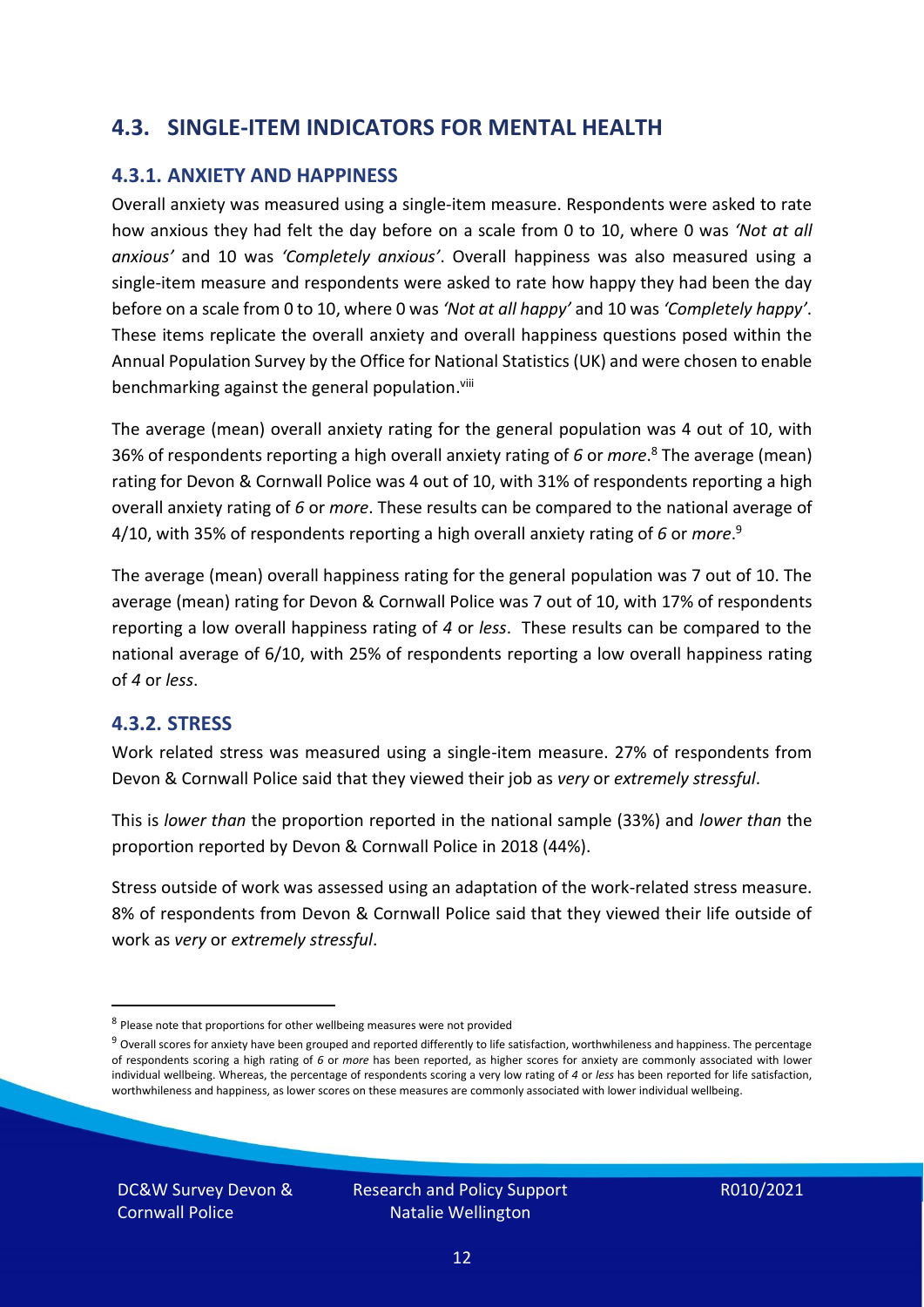#### **4.3.4. MENTAL HEALTH OVERVIEW**

A top-level broad overview of mental health and wellbeing was established using an item that asked respondents to indicate whether they had experienced feelings of stress, low mood, anxiety, or other difficulties with their health and wellbeing over the last 12 months. 75% of respondents from Devon & Cornwall Police indicated that they had experienced feelings of stress, low mood, anxiety, or other difficulties with their health and wellbeing over the last 12 months; with 89% of these respondents also indicating that these feelings were caused by, or made worse by work.

#### **4.3.5. MENTAL WELLBEING**

Respondents' mental wellbeing was measured using the Short Warwick-Edinburgh Mental Wellbeing Scale,<sup>ix</sup> which asked them to rate their experience during the last two weeks for seven positively framed items. A metric score was calculated which indicated participants' overall wellbeing. The higher the score is, the better their overall wellbeing is thought to be.<sup>10</sup>

The metric score for Devon & Cornwall Police is presented in *Table 6* below across years. This is also alongside the metric score for the national sample across years.

| <b>Table 6:</b> Average (mean) metric score for the Short Warwick-<br>Edinburgh Mental Wellbeing Scale | 2016 | 2018 | 2020 |
|--------------------------------------------------------------------------------------------------------|------|------|------|
| Force-level figures                                                                                    | 20   | 21   | 22   |
| National figures                                                                                       | 19   | 20   | 21   |

 $10$  The Short Warwick-Edinburgh Mental Wellbeing Scale was developed by the Universities of Warwick, Edinburgh and Leeds in conjunction with NHS Health Scotland (© University of Warwick, 2006).

DC&W Survey Devon & Cornwall Police

Research and Policy Support Natalie Wellington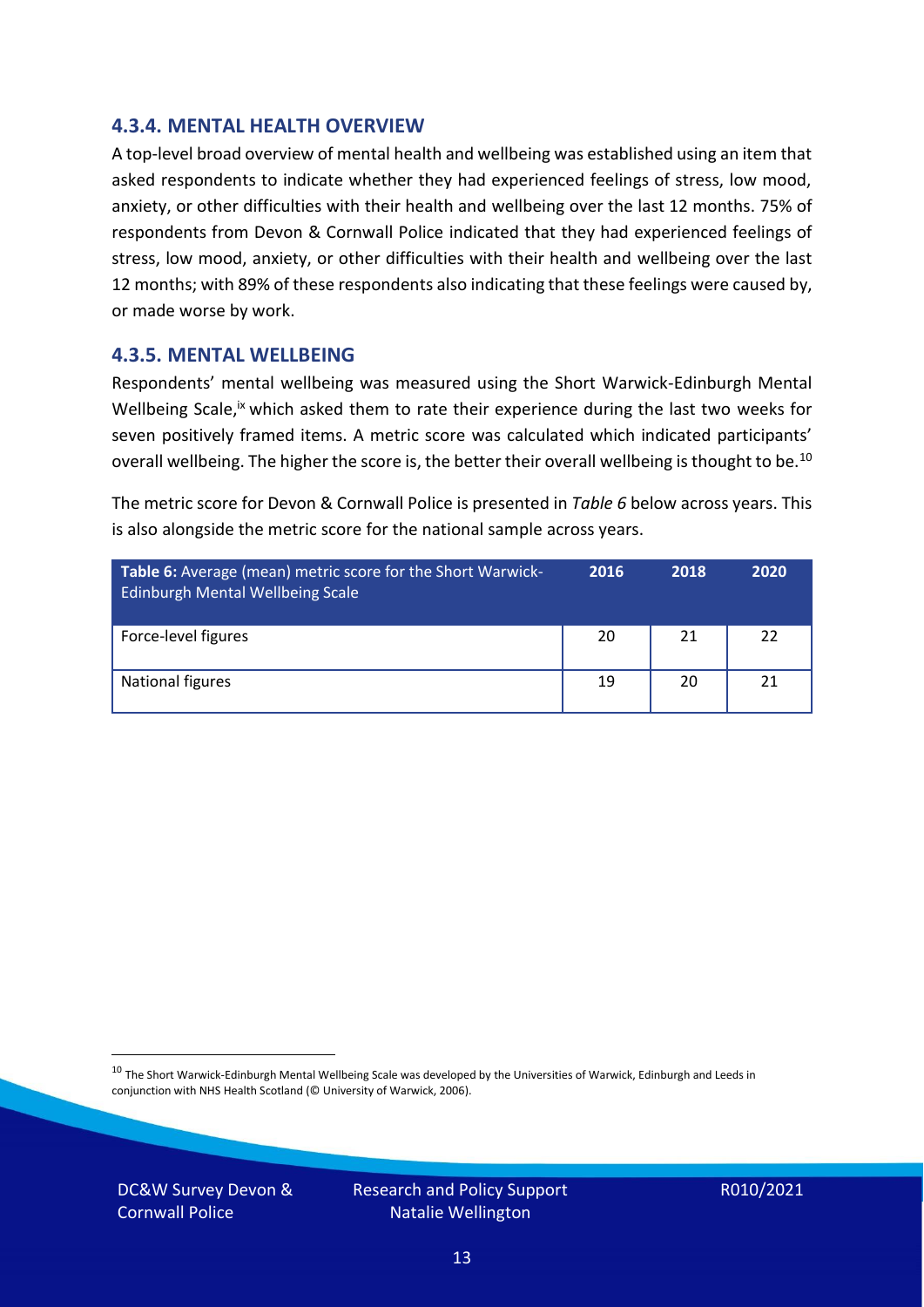### <span id="page-13-0"></span>**5. ABSENCE BEHAVIOUR**

### **5.1. ABSENCE**

53% of respondents from Devon & Cornwall Police reported *one* or *more* days of sickness absence and 33% of respondents indicated that at least one day of their sickness absence was attributable to stress, depression, or anxiety.

The national proportion of respondents who had taken *one* or *more* days of sickness absence was 48% and 32% of respondents indicated that at least one day of their sickness absence was attributable to stress, depression, or anxiety.

#### **5.2. PRESENTEEISM AND LEAVEISM**

Presenteeism is the act of attending work while ill. This has been shown to be associated with subsequent health decline, particularly in relation to burnout, $x$  and can lead to elevated absenteeism.<sup>xi</sup> Moreover, evidence suggests that presenteeism can compound the effects of the initial illness and negatively influence job satisfaction, resulting in negative job attitudes and withdrawal from work.<sup>xii</sup>

Leaveism is a term to describe hidden sickness absence and work undertaken during rest periods. A core dimension of leaveism includes using allocated time off such as annual leave entitlements to take time off when they are in fact unwell. Findings for Devon & Cornwall Police across years are presented in *Table 7* below.

| Table 7: Proportion of respondents reporting the<br>following absence behaviour once or more over the<br>previous 12 months |                             | 2016 | 2018 | 2020 |
|-----------------------------------------------------------------------------------------------------------------------------|-----------------------------|------|------|------|
| Presenteeism                                                                                                                | Due to Physical health      | 90%  | 79%  | 63%  |
|                                                                                                                             | Due to Psychological health | 63%  | 72%  | 61%  |
| annual leave to<br><b>Using</b><br>time off due to<br>take<br>health                                                        | Due to Physical health      | 59%  | 36%  | 31%  |
|                                                                                                                             | Due to Psychological health | 42%  | 46%  | 45%  |

DC&W Survey Devon & Cornwall Police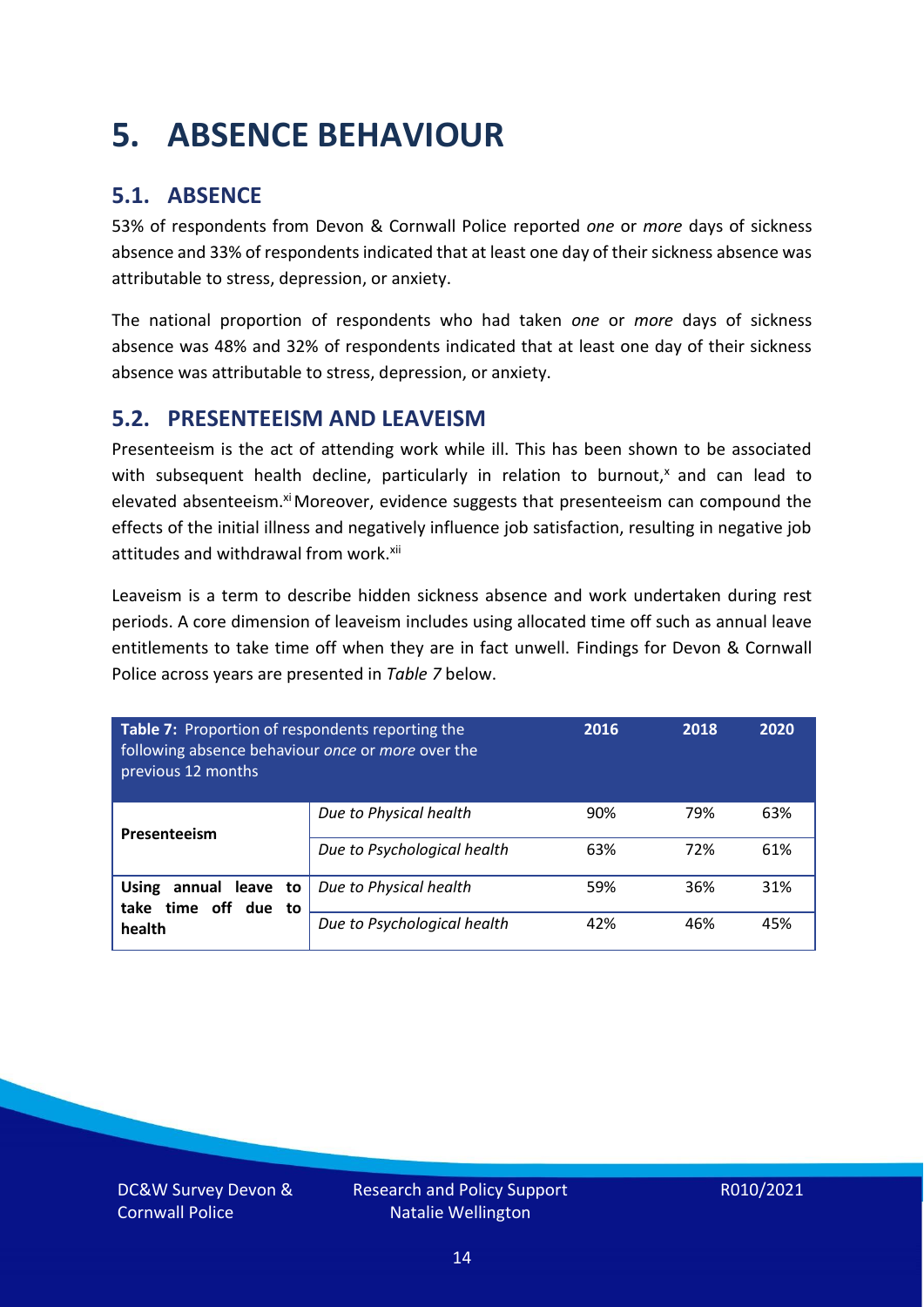## <span id="page-14-0"></span>**6. VIOLENCE AND PHYSICAL INJURIES**

### **6.1. VIOLENCE**

Verbal and physical violence was assessed using four questions regarding how often officers received verbal insults, verbal threats, spitting assaults, unarmed physical attacks, and attacks with a weapon from members of the public over the previous 12 months. Findings for Devon & Cornwall Police are presented in *Table 8* below.

**Table 8**: Force level figures for frequency of verbal and physical violence from members of the public

| Type of violent victimisation                                                          | Proportion of respondents indicating frequency<br>of experience as at least once a week |      |      |
|----------------------------------------------------------------------------------------|-----------------------------------------------------------------------------------------|------|------|
|                                                                                        | 2016                                                                                    | 2018 | 2020 |
| Verbal insults (e.g. swearing, shouting, abuse)                                        | 35%                                                                                     | 33%  | 29%  |
| Verbal threats (e.g. threat of hitting, threat of<br>kicking)                          | 22%                                                                                     | 20%  | 18%  |
| Spitting assaults (i.e. being deliberately spat<br>$upon)$ <sup>11</sup>               |                                                                                         | 2%   | 2%   |
| Unarmed physical attacks (e.g. struggling to get<br>free, wrestling, hitting, kicking) | 14%                                                                                     | 11%  | 11%  |
| Use of a deadly weapon (e.g. stick, bottle, axe,<br>firearm)                           | 0%                                                                                      | 1%   | 0%   |

### **6.2. INJURIES**

15% of Devon & Cornwall Police respondents reported that they had suffered *one or more* injuries that required medical attention as a result of **work-related violence** in the last year.

This is *lower than* the proportion reporting *one or more* injuries as a result of **work-related violence** in the national sample (16%) and *lower than* the proportion reported by Devon & Cornwall Police in 2018 (18%).

9% of Devon & Cornwall Police respondents reported that they had suffered one or more injuries that required medical attention as a result of **work-related accidents** in the last year.

DC&W Survey Devon & Cornwall Police

 $11$  Data on spitting assaults is not available for the year 2016 as the item was not included until the 2018 iteration of the survey.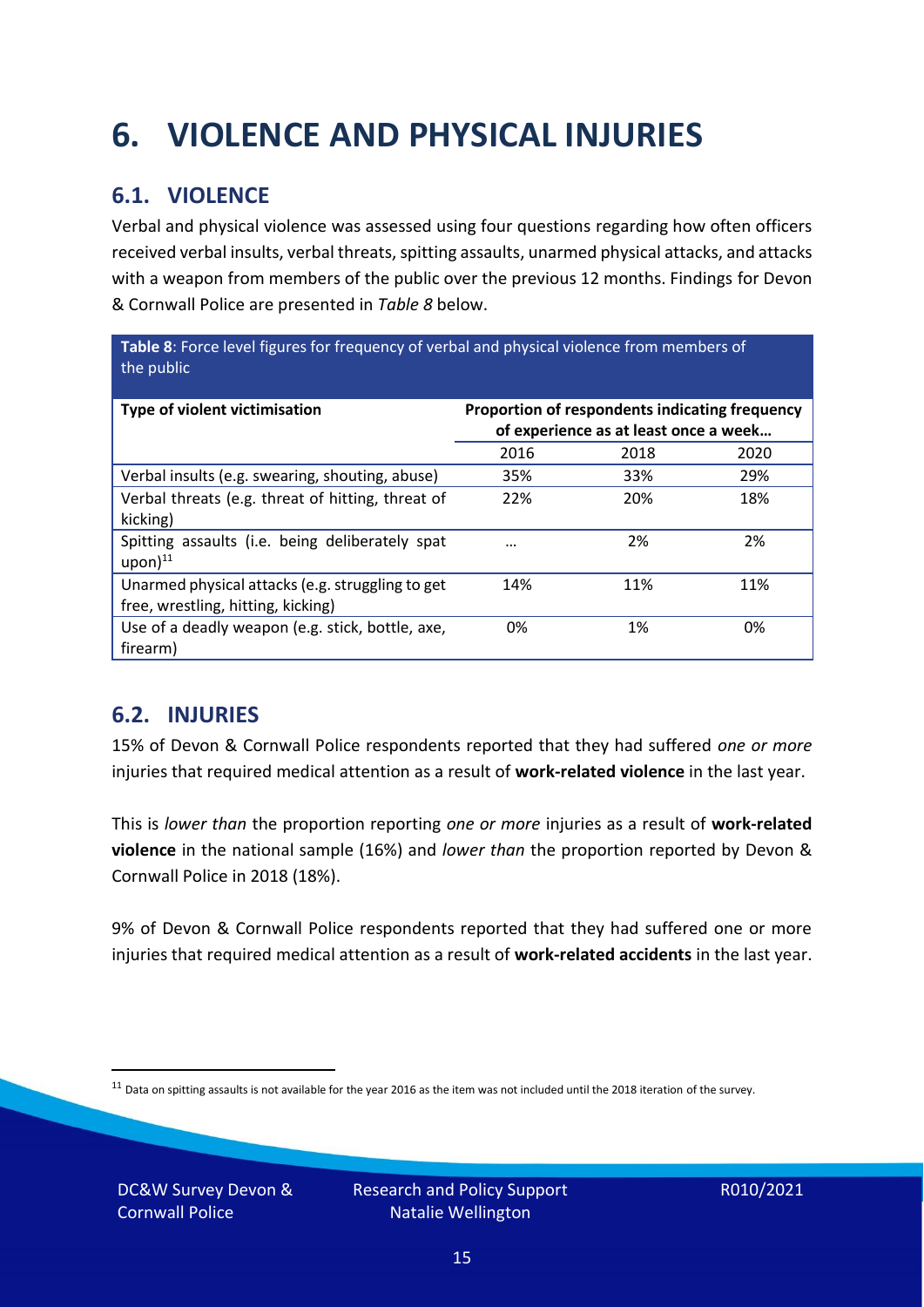This is *lower than* the proportion reporting *one or more* injuries as a result of **work-related accidents** in the national sample (11%) and *lower than* the proportion reported by Devon & Cornwall Police in 2018 (12%).

DC&W Survey Devon & Cornwall Police

Research and Policy Support Natalie Wellington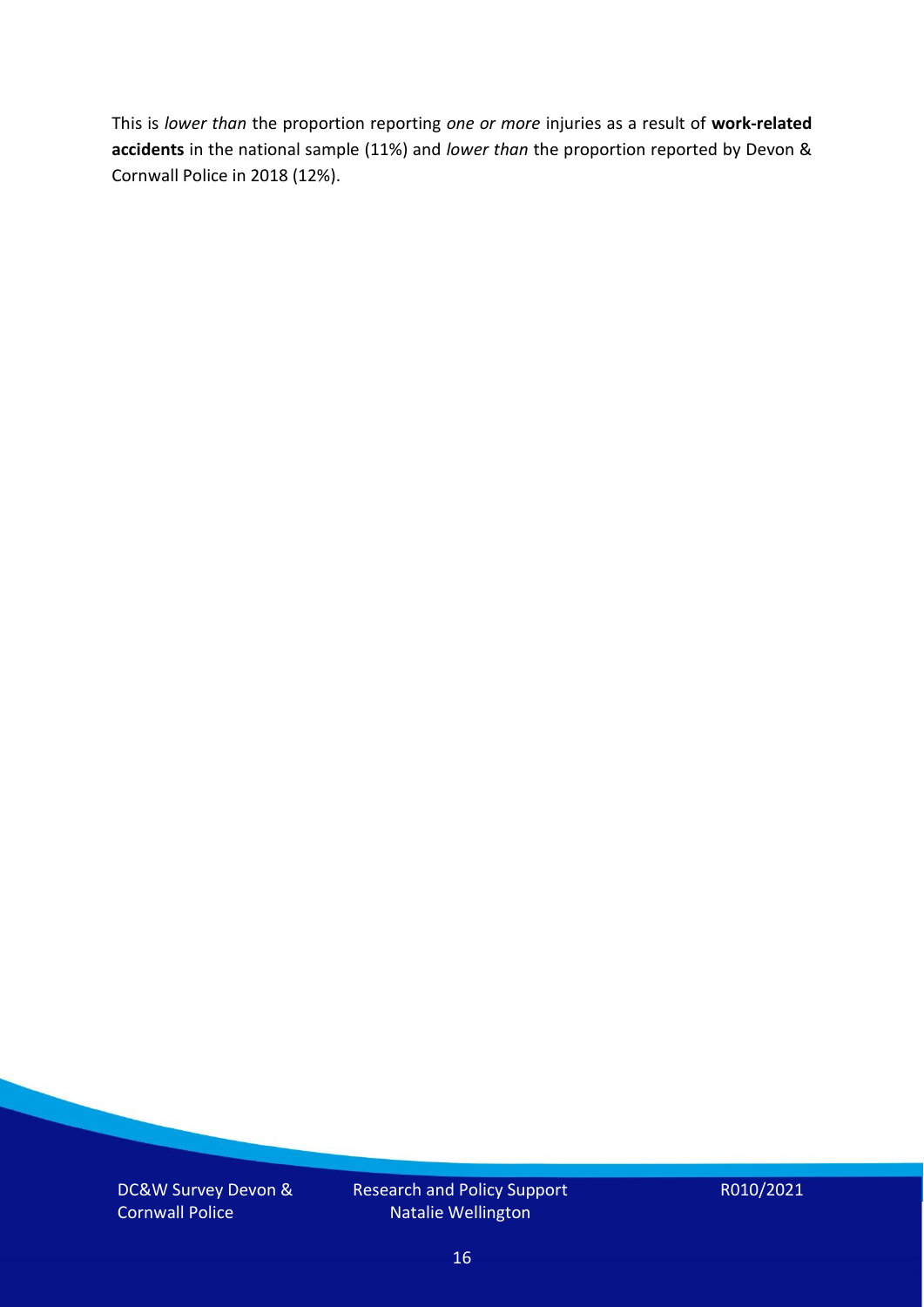# <span id="page-16-0"></span>**7. ORGANISATIONAL SUPPORT FOR MENTAL HEALTH AND WELLBEING**

### **7.1. DISCLOSURE**

Respondents who indicated that they had sought help for difficulties with mental health and wellbeing were presented with additional questions concerning disclosure to a line manager. 75% of respondents from Devon & Cornwall Police, for whom it was applicable, reported that they had disclosed seeking mental health and wellbeing support to their line managers. This can be compared with 73% reported by Devon & Cornwall Police in 2018.

#### **7.2. MENTAL HEALTH AND WELLBEING SUPPORT SERVICES**

Respondents were asked about mental health and wellbeing support services that are *reactive* (services that aim to help those that are already experiencing difficulties with their mental health and wellbeing), and *proactive* (services that aim to help people prevent difficulties with mental health and wellbeing from developing). Key findings for Devon & Cornwall Police are displayed in the tables below, with *Table 9* displaying both national and local proportions.

**Table 9**: Proportion of respondents reporting that they are *aware* of reactive and proactive mental health and wellbeing support services that their force offers

| <b>Questions</b>                                                                                                                                                                                                                   | Proportion of respondents |                  |
|------------------------------------------------------------------------------------------------------------------------------------------------------------------------------------------------------------------------------------|---------------------------|------------------|
|                                                                                                                                                                                                                                    | Force-level figures       | National figures |
| Reported being aware of reactive services that their force<br>offers to support the mental health and wellbeing of its<br>employees (e.g. counselling, helpline services, peer<br>support groups etc.)                             | 86%                       | 74%              |
| Reported being aware of proactive services that their<br>force offers to support the mental health and wellbeing<br>of its employees (e.g. resilience training, mindfulness<br>workshops, mental health awareness programmes etc.) | 68%                       | 43%              |

DC&W Survey Devon & Cornwall Police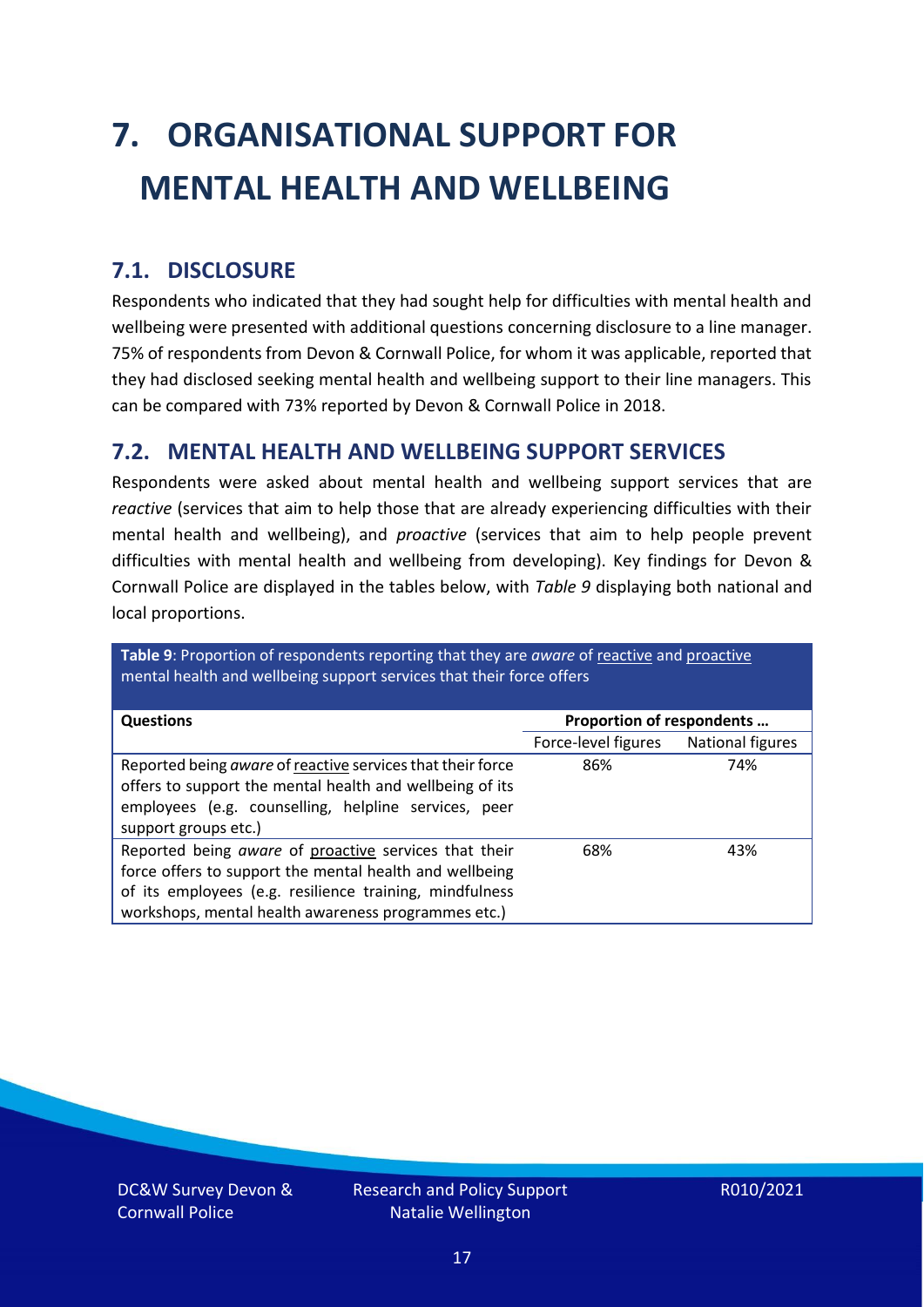### <span id="page-17-0"></span>**8. COVID-19 CRISIS**

Questions about the COVID-19 crisis have been included in this year's survey to help to better understand the impacts of working within the police service during this period. This section of the report specifically focusses on the personal impact of the COVID-19 crisis on officers, whilst organisational impacts have been reported at contextually appropriate points throughout the report.<sup>12</sup>

Respondents were asked whether they think they have or have had COVID-19. Comparisons for both national and local proportions are shown in *Table 10* below.

| Table 10: Proportion of respondents reporting whether<br>they have or have had COVID-19 | <b>Force-level</b><br>figures | <b>National</b><br>figures |
|-----------------------------------------------------------------------------------------|-------------------------------|----------------------------|
| Yes, confirmed by a positive antigen or antibody test                                   | 0%                            | 3%                         |
| Yes, based on strong personal suspicion or medical advice                               | 17%                           | 23%                        |
| No                                                                                      | 55%                           | 47%                        |
| Unsure                                                                                  | 28%                           | 27%                        |

20% of respondents from Devon & Cornwall Police said that they were *very* or *extremely worried* about the impact that the COVID-19 crisis will have on them personally. This can be compared to the national sample, where 22% said that they were *very* or *extremely worried* about the impact that the COVID-19 crisis will have on them personally.

Respondents from Devon & Cornwall Police were asked about their concern over the issues displayed in *Table 11* below (national and local proportions are shown).

| Table 11: Proportion of respondents reporting that they were very or extremely concerned over the<br>following |                           |                 |
|----------------------------------------------------------------------------------------------------------------|---------------------------|-----------------|
| <b>Statements</b>                                                                                              | Proportion of respondents |                 |
|                                                                                                                | Force-level               | <b>National</b> |
|                                                                                                                | figures                   | figures         |
| Becoming unwell with COVID-19 due to having close contact with                                                 | 31%                       | 34%             |
| someone who has COVID-19 in the line of duty                                                                   |                           |                 |
| Becoming unwell with COVID-19 due to being assaulted by someone                                                | 21%                       | 23%             |
| who has COVID-19 in the line of duty                                                                           |                           |                 |
| Having adequate access to COVID-19 testing (antigen                                                            | 39%                       | 37%             |
| and/or antibody diagnostic testing)                                                                            |                           |                 |
| Enforcing the lockdown restrictions                                                                            | 19%                       | 25%             |

<sup>12</sup> For more information please see the introduction to this report on page 3.

DC&W Survey Devon & Cornwall Police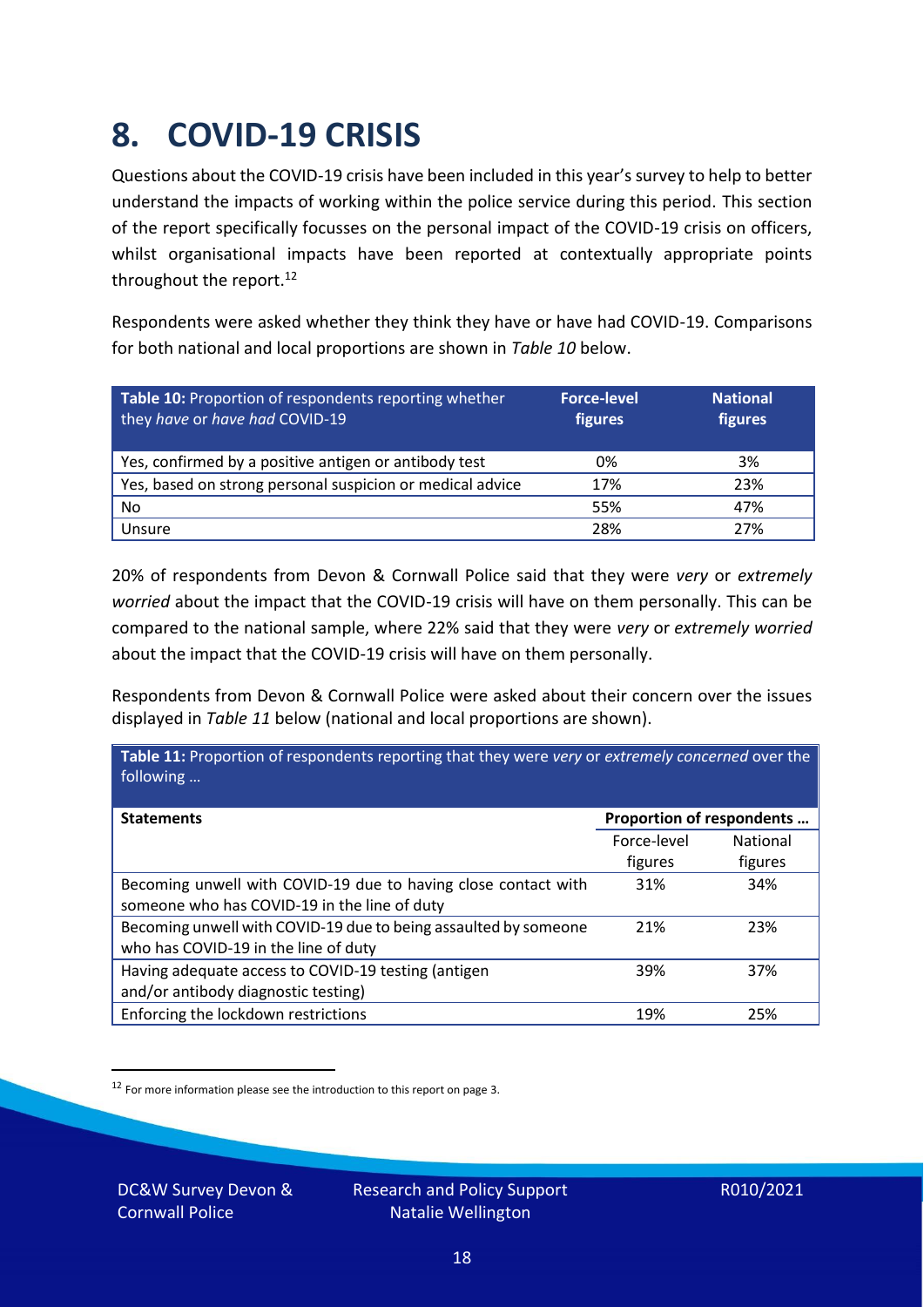Furthermore, 42% of respondents from Devon & Cornwall Police reported that they *disagreed*  or *strongly disagreed* that they have all the equipment they personally need to protect them from COVID-19 whilst at work. This can be compared to the national sample, where 39% reported that they *disagreed* or *strongly disagreed* that they have all the equipment they personally need to protect them from COVID-19 whilst at work.

DC&W Survey Devon & Cornwall Police

Research and Policy Support Natalie Wellington